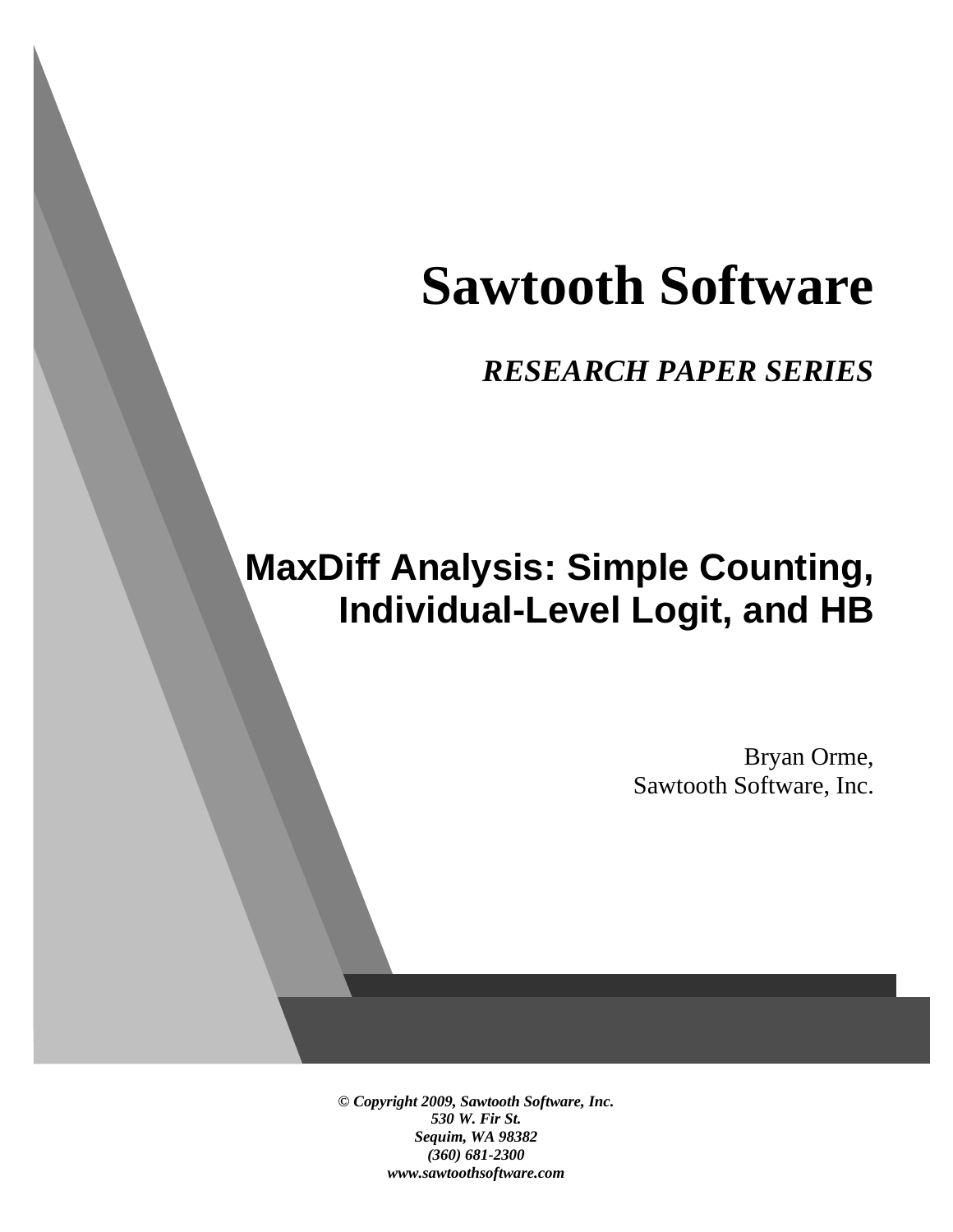## **MaxDiff Analysis: Simple Counting, Individual-Level Logit, and HB**

Bryan Orme, Sawtooth Software Copyright 2009

#### **Introduction**

In MaxDiff analysis (Louviere 1991), respondents are asked to evaluate a dozen or more items (such as attributes, statements, or brands) in sets of typically four or five at time. Within each set, they simply choose the best and worst items. Generally, an HB (hierarchical Bayes) application of multinomial logit analysis (MNL) is used to estimate individual-level scores for MaxDiff experiments. Other similar methods that develop individual-level scores by leveraging information across a sample of respondents may be employed (e.g. Mixed Logit or Latent Class with C Factors offered by Latent Gold software), and recent papers have shown comparable results among these methods (Train 2000, McCullough 2009). However, for certain situations researchers may need to compute a reasonable set of individual-level scores on-the-fly, at the time of the interview, without the ability or benefit of combining the respondent's data with a sample of other respondents.

#### **Counts Analysis**

In standard *Counts* analysis for MaxDiff, the percent of times each item is selected best or worst is computed. A simple form of summarizing MaxDiff scores combines the two measures, taking the percent of times each item was selected *best* less the percent of times each item was selected *worst*. Most researchers typically consider running counts analysis to summarize scores at the segment or population level, but this counting approach could easily be extended to the individual level given enough within-respondent information (each item evaluated enough times by respondents).

Consider a perfectly balanced design, where each item appears an equal number of times (say, 4) across the sets evaluated by a single respondent. MaxDiff questions don't allow respondents to indicate that an item is both best and worst within the same set. Thus, there are relatively few unique counting scores that can result when each item is shown 4 times to each respondent. The highest possible score occurs when the item is picked 4 times as best (100% best minus 0% worst = net score of 100). The lowest possible score is 0% best minus 100% worst = net score of -100). But, many combinations are not feasible, such as being picked 3 times as best and 2 times as worst.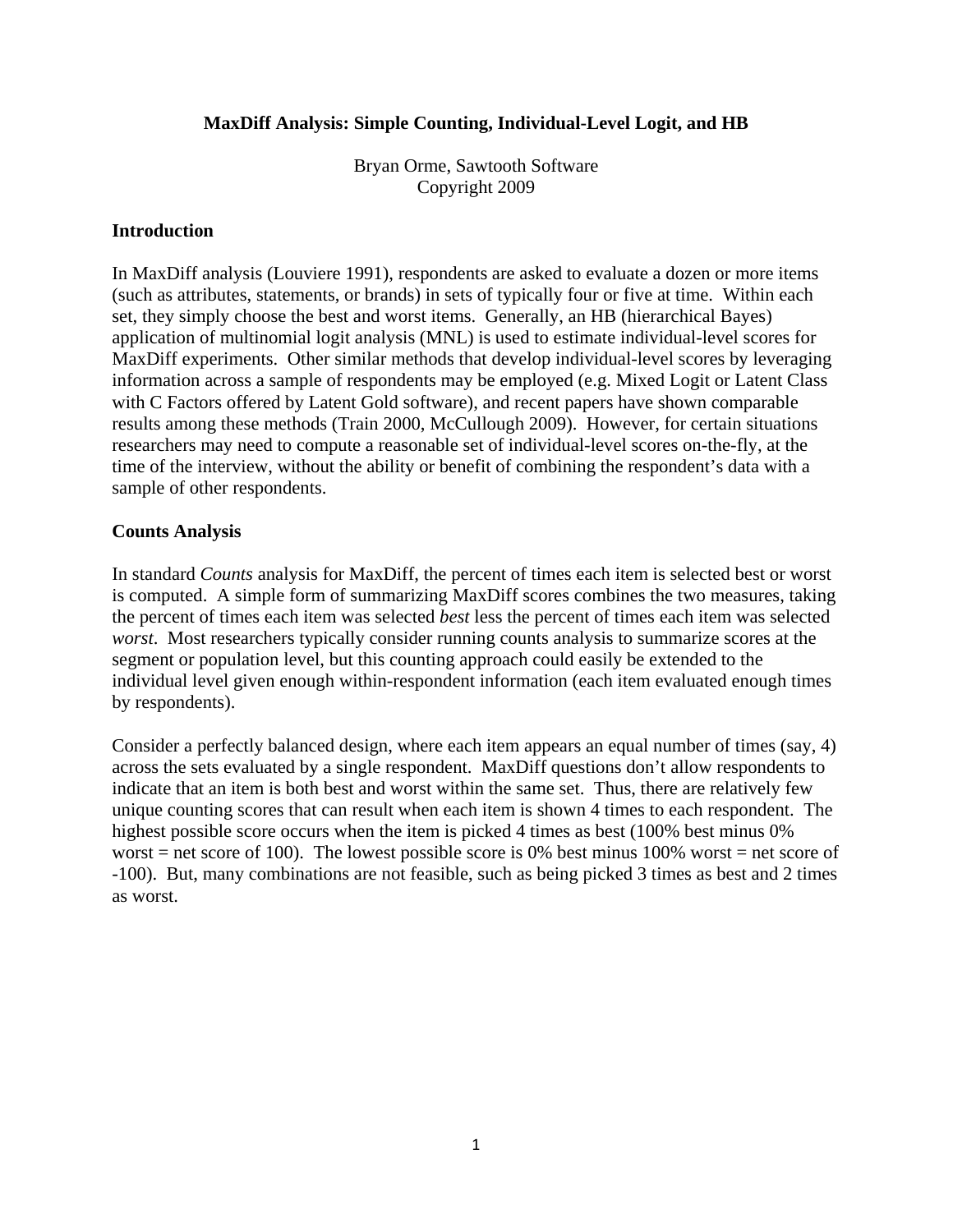|               | <b>Times Picked "Worst"</b> |        |     |       |    |     |
|---------------|-----------------------------|--------|-----|-------|----|-----|
|               |                             |        |     |       |    |     |
| <b>Times</b>  |                             |        |     |       |    | 100 |
| <b>Picked</b> |                             |        |     |       | ЭU |     |
| "Best"        |                             |        |     |       | 25 | υc  |
|               |                             |        | -50 | $-25$ |    |     |
|               |                             | $-100$ |     |       |    |     |

The table below shows the feasible combinations (where the net score is shown for each feasible cell), assuming a perfectly balanced design wherein each item appears 4 times across the sets.

There are 9 unique feasible scores (-100, -75, -50, -25, 0, 25, 50, 75, 100) for an experiment where each item appears exactly 4 times for each respondent<sup>[1](#page-2-0)</sup>. A typical MaxDiff dataset will investigate 20 or more items, so many of the items will receive duplicate scores for a respondent. This would seem to be a weakness, since the scale lacks the granularity offered by a truly continuous scale. But, compare this to the standard 10-point rating scales that are often used in market research for rating a series of items. With rating scales, many ties are given, and our situation with MaxDiff (which encourages discrimination), simple counting analysis, and 9 unique possible scores for each respondent seems quite adequate. Still, researchers wanting to try to identify (uniquely) the best or worst items for individual respondents may be bothered by the prevalence of ties.

## **Example Using Real MaxDiff Dataset**

A few years ago, various Sawtooth Software users donated a few dozen MaxDiff datasets for us to use in our research. They shared just the raw data, without any labels or even revealing the product category (to protect client confidentiality). One of these datasets featured 287 respondents and 15 items in the MaxDiff study, shown in 15 sets of 5 items per set. In each set, both "best" and "worst" judgments were provided. Each respondent received a unique version of the design plan (as generated by our MaxDiff software program), where each version was nearly balanced and nearly orthogonal. Therefore, each respondent typically would have seen each item 5 times (though there are slight imbalances within each respondent's design, so some items sometimes appear 4 times or 6 times). We used this dataset to test the quality of results of the simple counting model described above. This dataset seemed particularly good for this purpose since we could hold out 3 of the tasks for validation (the final 3 tasks), while using the other 12 tasks for computing the scores (and each item would typically have been shown 4 times across those 12 tasks, leading to a reasonable amount of information for each respondent to employ our purely individual-level analysis approach). For the validation, we used the counting scores to predict the 3 choices of best and the 3 choices of worst for the 3 holdout tasks. Therefore, there were a total of 287x6=1722 choices in our holdout validation.

We should note that even though hit rates are commonly used as a measure of predictive validity, they are somewhat insensitive for comparing the performance of different models. Models that

<span id="page-2-0"></span><sup>&</sup>lt;sup>1</sup> For a study in which each item is shown 3 times per respondent, there are 7 unique scores possible from counting analysis: (-100, -67, -33, 0, 33, 67, 100). With items shown 5 times per respondent, there are 11 unique scores: (-100, -80, -60, -40, -20, 0, 20, 40, 60, 80, 100).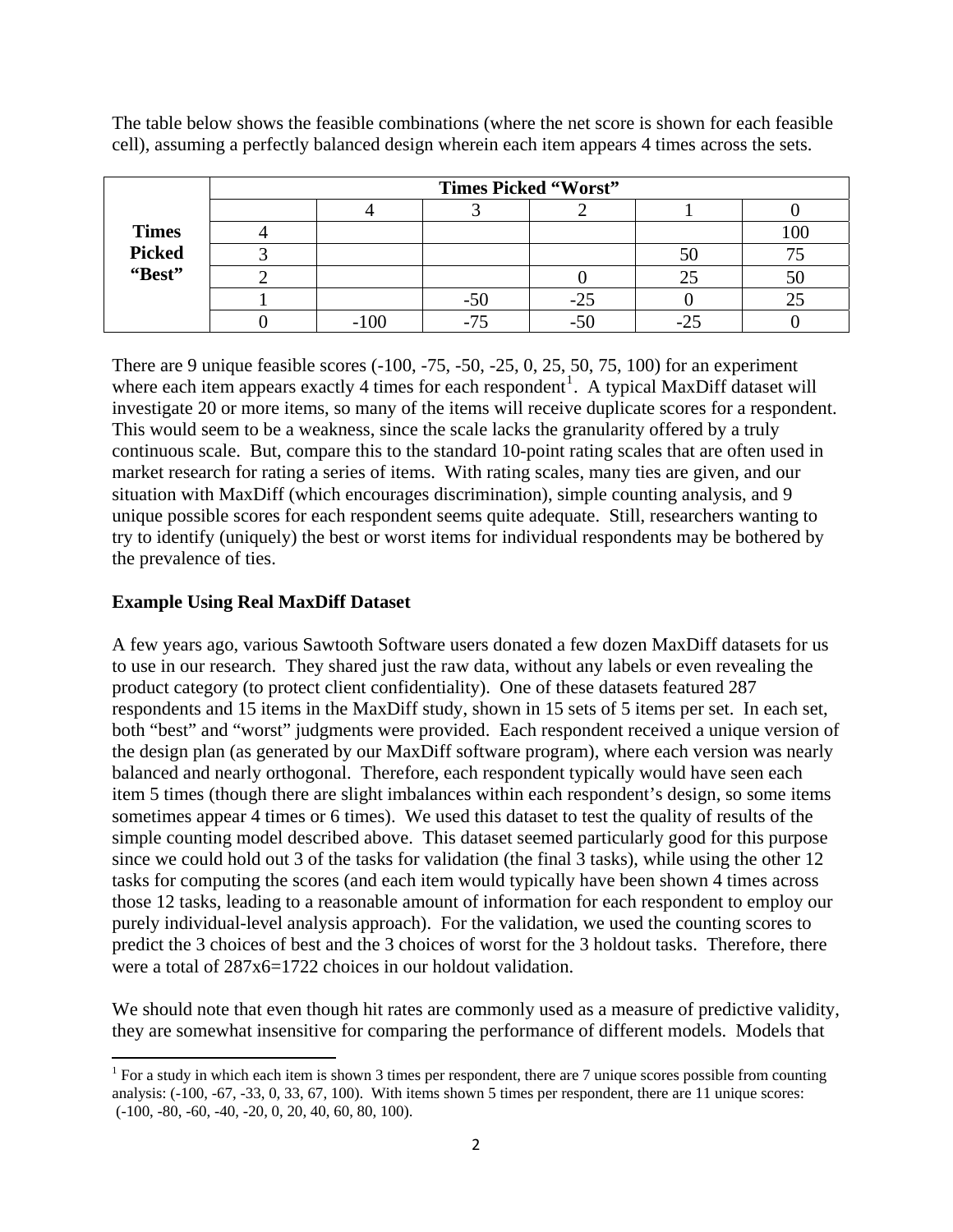seem to be fairly different in their performance in terms of yielding unbiased estimates of true parameters may appear to have quite similar hit rates. Despite the weaknesses, hit rates provide an intuitive method for comparing models, so they are given here.

#### **Comparisons to HB Analysis**

The current gold standard for estimating quality individual-level scores for MaxDiff is hierarchical Bayes (employing the MNL model), though there are a few other techniques that lead to similarly high-quality results. In each HB run, we used 10,000 burn-in iterations and 10,000 saved iterations. We used default settings for Degrees of Freedom (5) and Prior Variance (1.0). We collapsed (averaged) the saved draws into point estimates for each respondent. Using those point estimates to predict choices, we achieved a hit rate of 64.2%.

The simple form of counting analysis described earlier computes the percent of times items were picked best and worst for each respondent. We combine the two measures by simply subtracting the percent worst from the percent best for each item. We computed individual-level scores in that manner, and the resulting hit rate was surprisingly good (63.0%), given the simplicity of the approach. With 5 items per set, the hit rate due to chance is 20%, so our results are better than three times the chance level.

One concern we noted earlier is the limited number of unique scores that can result at the individual level using the counting procedure. For this dataset, there were ties for the highestpreference item for 22% of respondents (20% had the top two items tied, and 2% had the top three items tied). In cases in which tied items resulted in ambiguity regarding which item would be predicted to be chosen best or worst in the holdouts, we randomly broke the tie when computing the hit rates.

One naturally wonders how the population means and standard deviations compare between the simple counting approach and HB. This provides a way beyond simple hit rates to assess the quality of the parameter estimation (since HB is widely considered to provide unbiased parameter estimates for the population). To make the comparison, it was important to use a similar scaling for both approaches. For the counting method, the scores are computed using choice probabilities. For each respondent, for ease of presentation, we rescaled the scores so that the worst item was zero and the scores summed to 100. In the documentation of our MaxDiff software system, we describe a rescaling approach that takes raw HB scores (logit-scaled) and puts them on a scale more directly related to probabilities of choice, where the worst score for each individual is zero and the scores sum to 100. The approach involves exponentiating the raw logit-scaled parameters, leading to scores that are proportional to choice likelihood within the context of the original sets (see Sawtooth Software's MaxDiff software documentation for more details).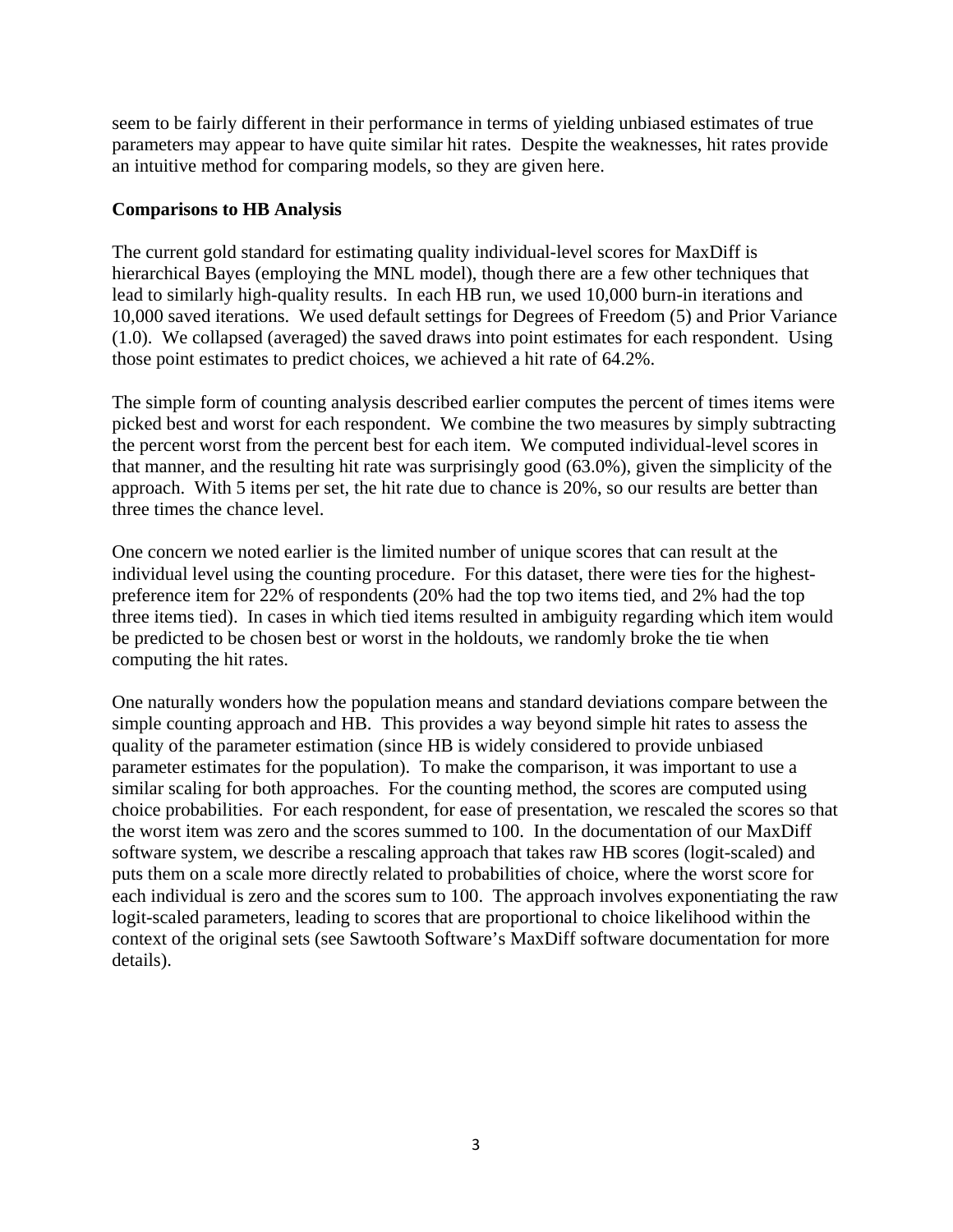A scatter-plot comparing the average rescaled Counts scores and HB scores for the sample (n=287) is given below.



Although the scales aren't identical (HB scores show more variation), the two sets of data are highly correlated and nearly linear in their relationship. It seems that the simple counting approach produces very similar average scores on average with HB, especially if one is concerned with a rank-order prioritization of features.

Another measure to consider when comparing scores from different methods is the standard deviation across the sample (a reflection of heterogeneity). The standard deviation is naturally larger for higher-scoring items and smaller for lower-scoring items. One way to examine the variation of the score relative to its absolute magnitude is to compute a Coefficient of Variation, which is done by taking the standard deviation of the item divided by its population mean. The results are shown below, again comparing Counts vs. HB for the 15 items.

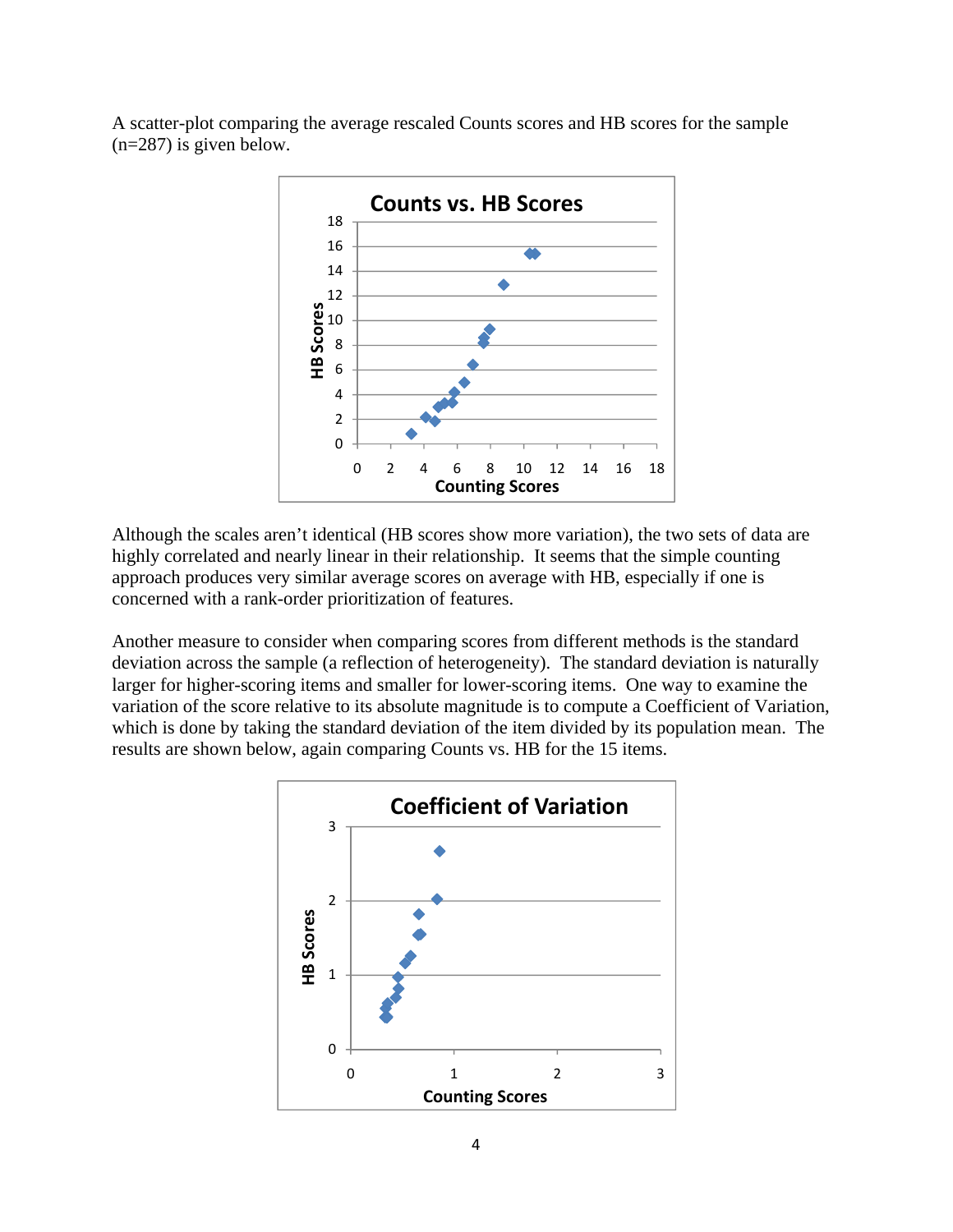The results are highly correlated between counts and HB, so the simple method provides reasonable *relative* measures of across-sample variance for the item scores. But, the HB scores tend to have greater variation across respondents. This can be expected, since the counting method lacks granularity in its individual-level scores.

### **Individual-Level Logit**

Multinomial Logit (MNL) has been in use since the 1970s as a parameter estimation method for choice data. MNL captures more information than simple counts because it takes into consideration not only which items were chosen, but the strength of competition within each set (which counting analysis ignores). With a perfectly balanced experiment, where for each person each item appears with each other item exactly an equal number of times, simple counts should reflect essentially full information. But, with fractional designs that are modestly imbalanced at the individual-level, MNL is a more complete and robust model for estimating strength of importance/preference for the scores in a MaxDiff experiment.

Using individual-level MNL<sup>[2](#page-5-0)</sup>, we achieved a hit rate of 63.3%, only slightly better than Counts (63.0%) and a little bit lower than HB (64.2%). Naturally, this leads one to wonder whether the more sophisticated method was worth the effort. Again, hit rates are a blunt instrument for gauging the quality of models, and it is helpful to look at other measures, such as the recovery of parameters.

We previously compared the mean scores for the sample  $(n=287)$  for Counts vs. HB and found close congruence. The same chart for individual-level logit scores vs. HB is given below.



<span id="page-5-0"></span><sup>&</sup>lt;sup>2</sup> In our MNL implementation, we used the Counts solution described above as the starting point, and we iterated until a stopping point criterion of the log-likelihood not improving by more than 0.2 for each individual. The computations are extremely quick for each individual, solving in less than a second.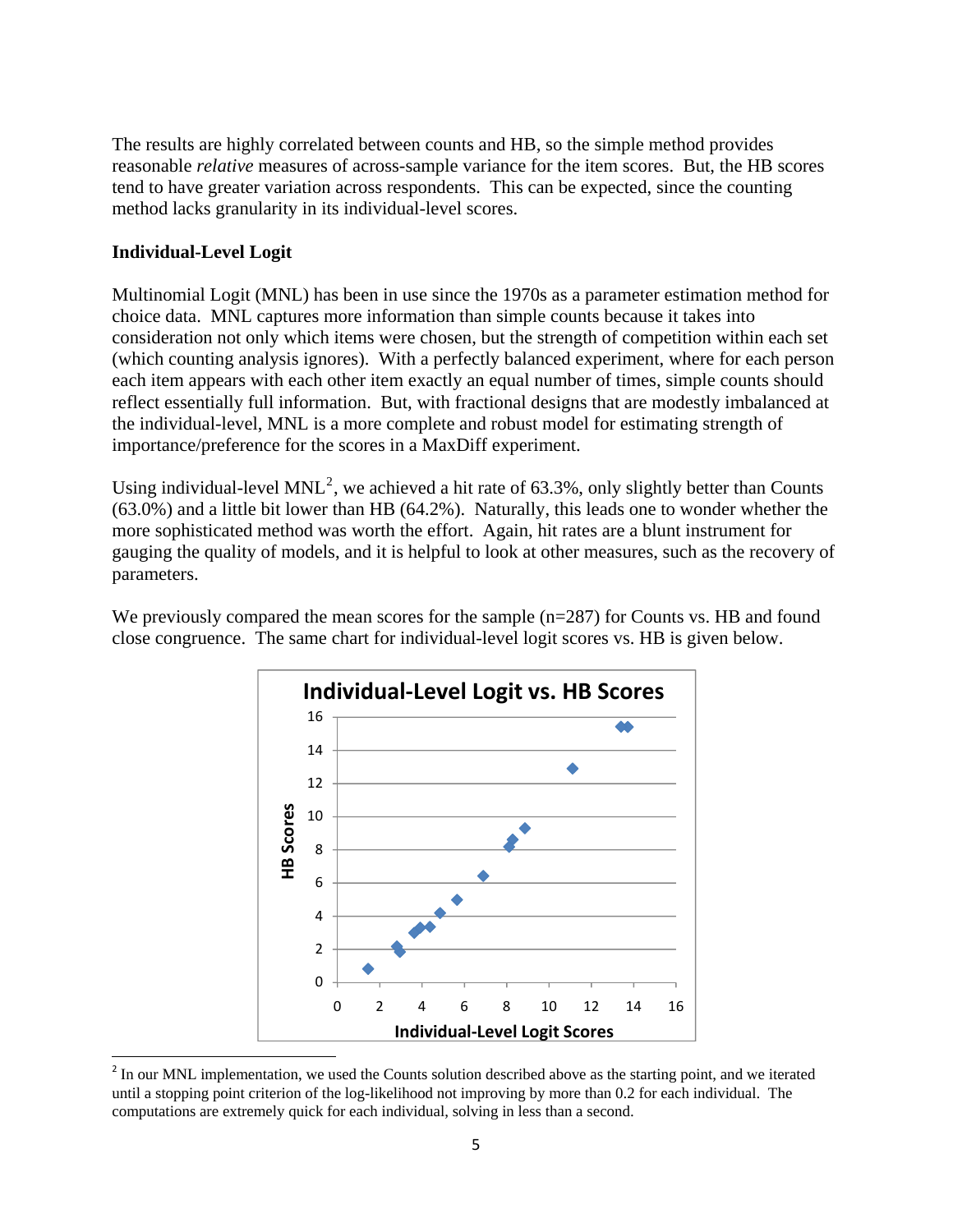There is strong correlation between the two sets of scores (even stronger than counts), with the values falling nearly on the 45-degree line.



The chart below compares the coefficient of variation between individual-level MNL and HB.

Whereas counting analysis didn't demonstrate as much absolute discrimination across respondents as HB scores, individual-level MNL scores reflect very similar absolute measures of variation for the items as HB.

With our MaxDiff dataset, there is so much information at the individual level that our HB version of MNL employs only a modest amount of Bayesian shrinkage toward the population parameters. Thus, it's no surprise that the purely individual-level MNL results seem so similar to the HB solution.

# **Conclusions**

If one has enough information at the individual level in MaxDiff studies (e.g. each item shown about 4x per respondent), purely individual-level analysis is feasible. HB (or related methods) provides a more robust overall solution, as it can leverage both the information at the individuallevel and data across other respondents within the sample. But, if one needs purely individuallevel scores on-the-fly, individual-level MNL provides very similar results as HB given the quantity of individual-level information for our dataset. Even the simple method of Counts seems to provide reasonable estimates for this dataset, where the designs are quite balanced and nearly orthogonal.